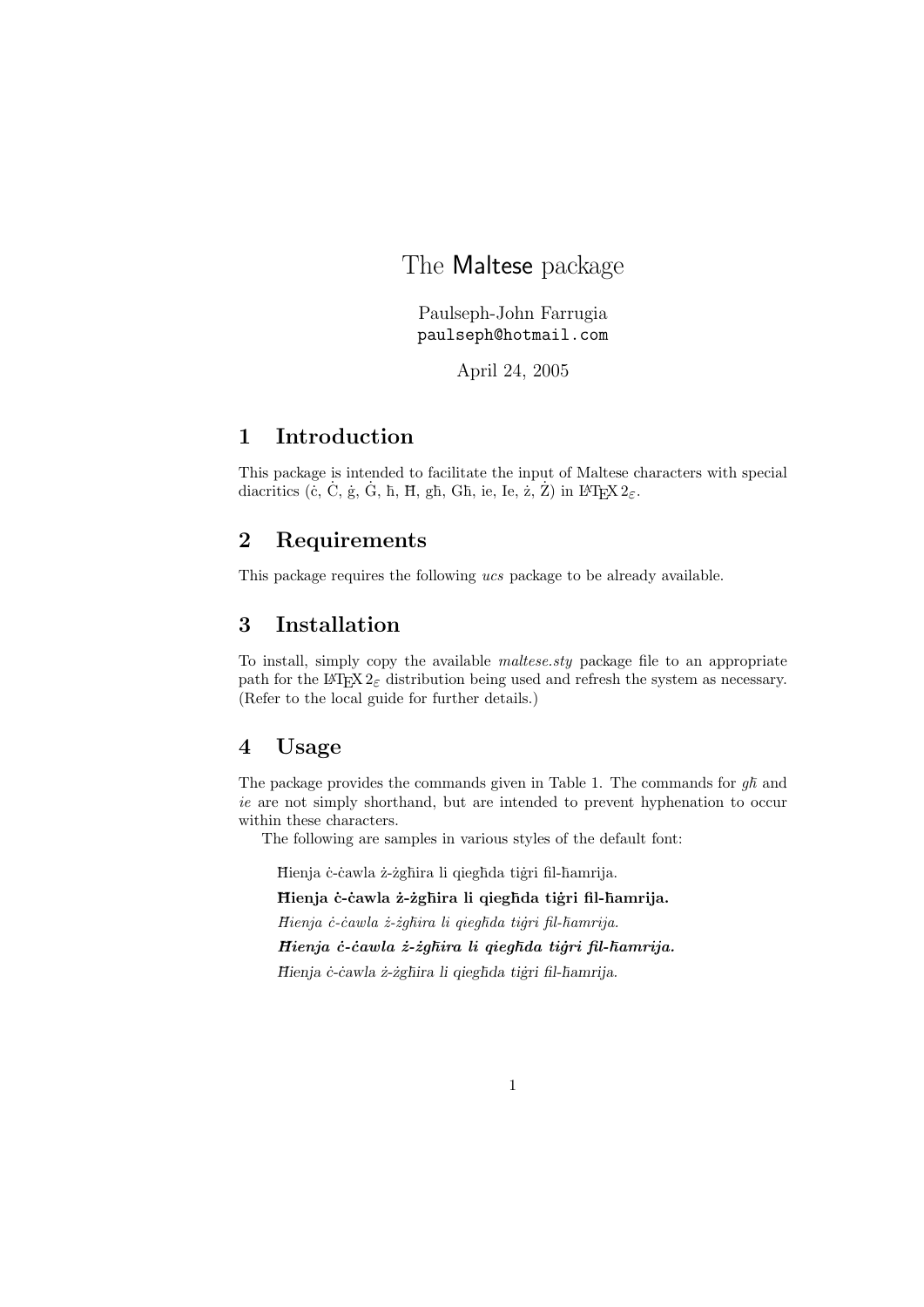| Long Form                                  | Short Form                  | <b>Result</b> |
|--------------------------------------------|-----------------------------|---------------|
| \maltesec                                  | \mc                         | $\mathbf{C}$  |
| $\texttt{\textbackslash}\texttt{malteseC}$ | $\mathcal{L}_{\mathrm{mC}}$ | ( )           |
| \malteseg                                  | \mg                         | g             |
| $\texttt{MaldeseG}$                        | \mG                         | Ġ             |
| $\mathcal{L}$                              | \mh                         | ħ             |
| $\verb \mailteseH $                        | $\mathcal{L}_{m}$           | Ħ             |
| \maltesey                                  | \my                         | għ            |
| \malteseY                                  | $\mathcal{M}$               | Għ            |
| \maltesei                                  | \mi                         | ie            |
| $\verb \mailtese $                         | ∖mI                         | Īе            |
| \maltesez                                  | \MZ                         | ż             |
| $\verb \malteseZ $                         | ∖mZ                         | Z             |

Table 1: maltese package commands

## 5 Notes

The package provides good results with the default  $\mathbb{F} \mathbb{F} \times \mathbb{Z}$  font. However, some characters may not look right with typewriter text or if a different font, such as times, is loaded.

## 6 Acknowledgements

Thanks go to Dominique Unruh (dominique@unruh.de), author of the ucs package, for kindly providing the current definitions for  $\hbar$  and  $H$ . Thanks to Sinclair Calleja for testing and helping with debugging.

## 7 Implementation

Redefine h@bar to safeguard from tabbing environment.

 $1 \le t\hbox{barr}$  =

Define barred h lower and upper case.

```
2 \DeclareUnicodeCharacter{"126}{\leavevmode\rlap{\h@bar{\empty}}H\llap{\h@bar{\empty}}}
3 \DeclareUnicodeCharacter{"127}{\leavevmode\rlap{\h@bar{\empty}}h}
```
Declare shortcuts.

```
4 \newcommand{\mc}{\unichar{"10B}}
```

```
5 \newcommand{\mC}{\unichar{"10A}}
```

```
6 \newcommand{\mg}{\unichar{"121}}
```

```
7 \newcommand{\mG}{\unichar{"120}}
```

```
8 \newcommand{\mh}{\unichar{"127}}
```

```
9 \newcommand{\mH}{\unichar{"126}}
```